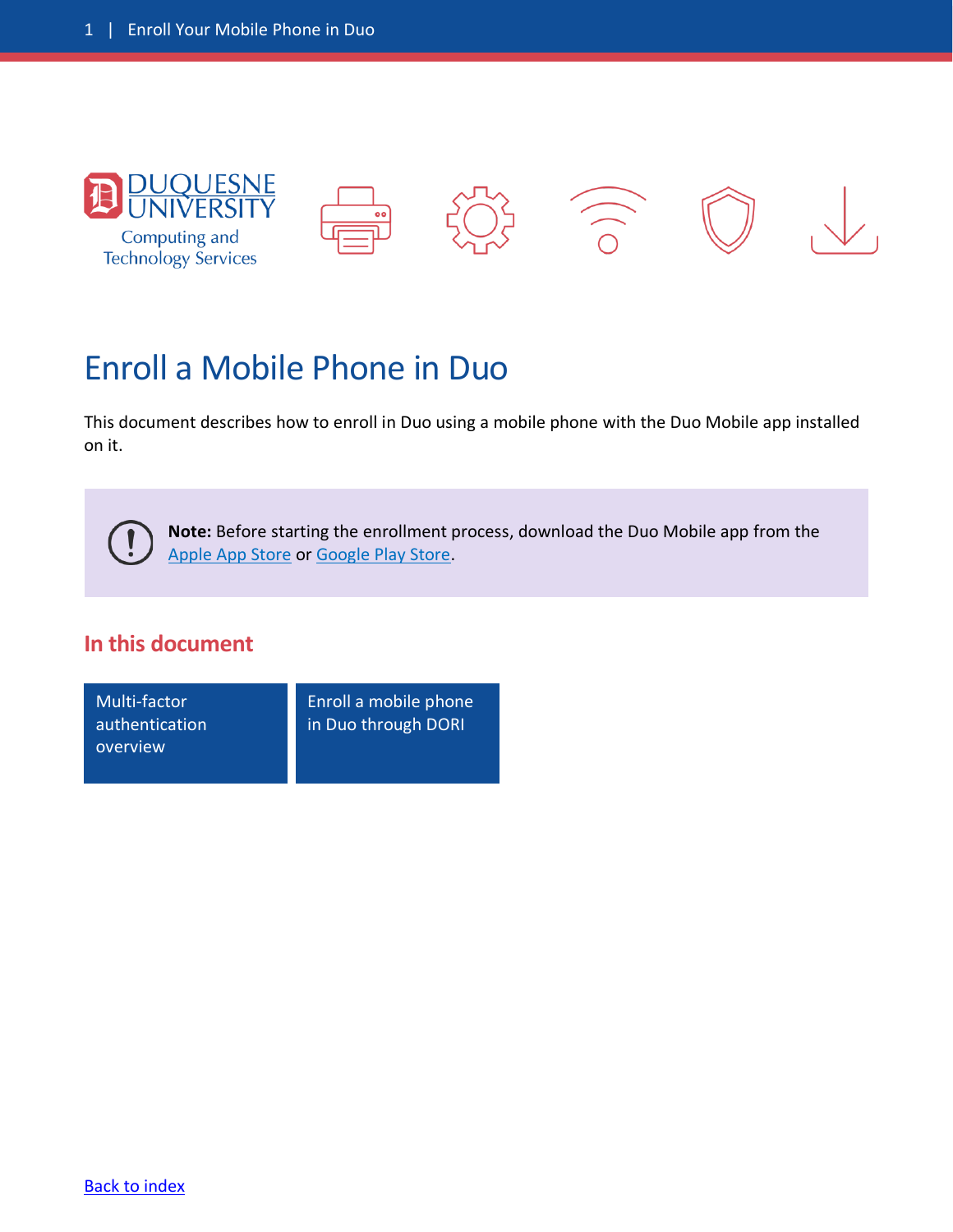## <span id="page-1-0"></span>Multi-factor authentication overview

Multi-factor authentication (MFA) is a security approach that uses two factors to authenticate your identity when signing into a website, application or other online service. These factors include something you know, like a username and password, and something you have, such as a mobile phone or security key.

Duquesne University uses Duo Security to manage the second factor of the MFA process: something you have. [Devices that can be enrolled in Duo](https://duq.edu/about/campus/computing-and-technology-services/safe-computing/duo-mfa/duo-mfa-devices) include mobile phones, tablets, USB security keys and hardware tokens.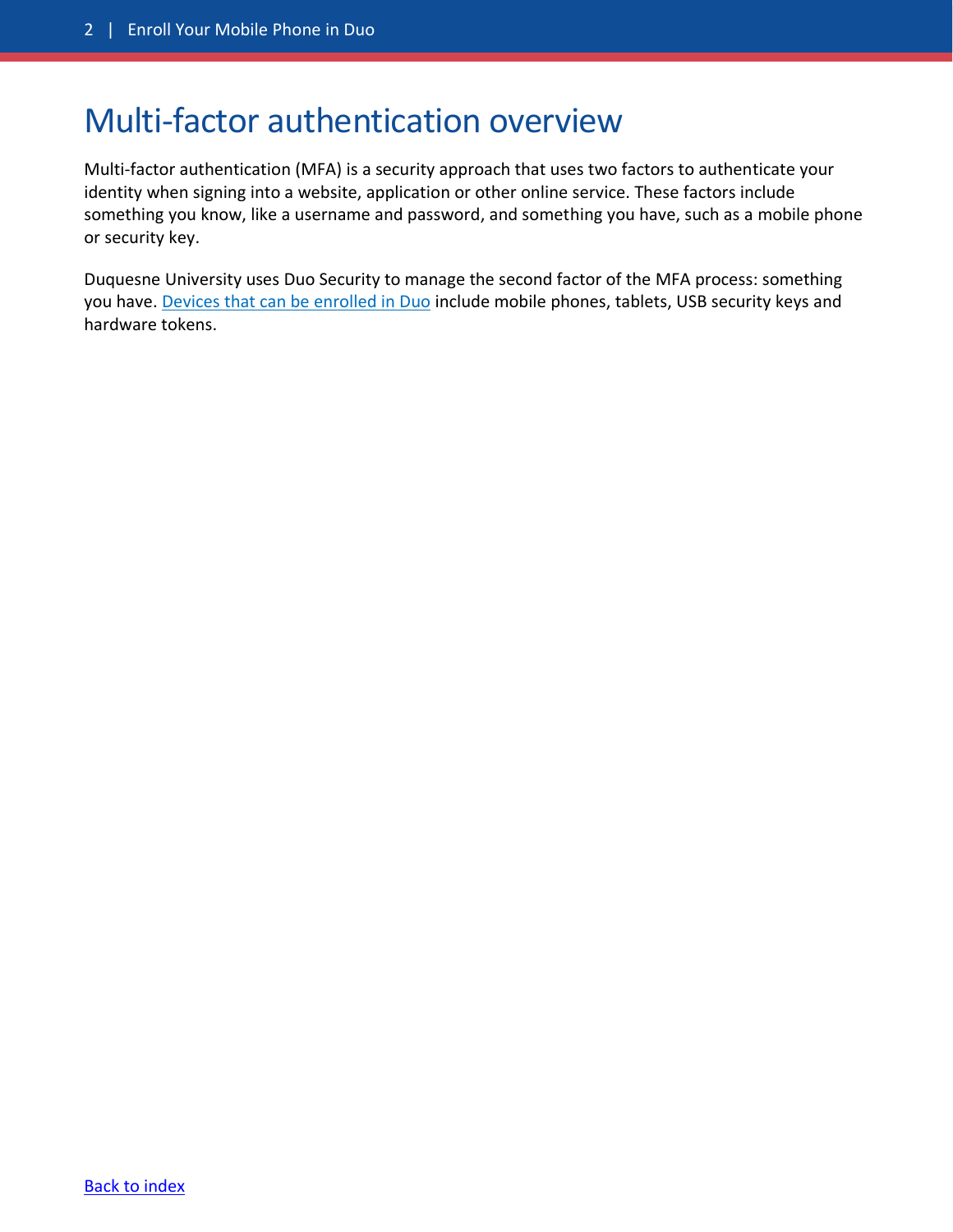## <span id="page-2-0"></span>Enroll a mobile phone in Duo through DORI

Computing and Technology Services (CTS) recommends enrolling in Duo using a mobile phone with the Duo Mobile app installed. This method is the most convenient and allows you to securely sign into Duquesne online services from just about anywhere in the world.

- 1. Go to [duq.edu/dori](https://www.duq.edu/dori) and sign in using your MultiPass username and password.
- 2. Select the **Duo Device Management** tab in the navigation menu on the left side of the screen.
- 3. In the Duo Device Management portal, click **Start Setup.**



4. Select the type of device you would like to enroll, and then click **Continue.**





5. Enter your mobile phone number, confirm it is the correct number, and then click **Continue.**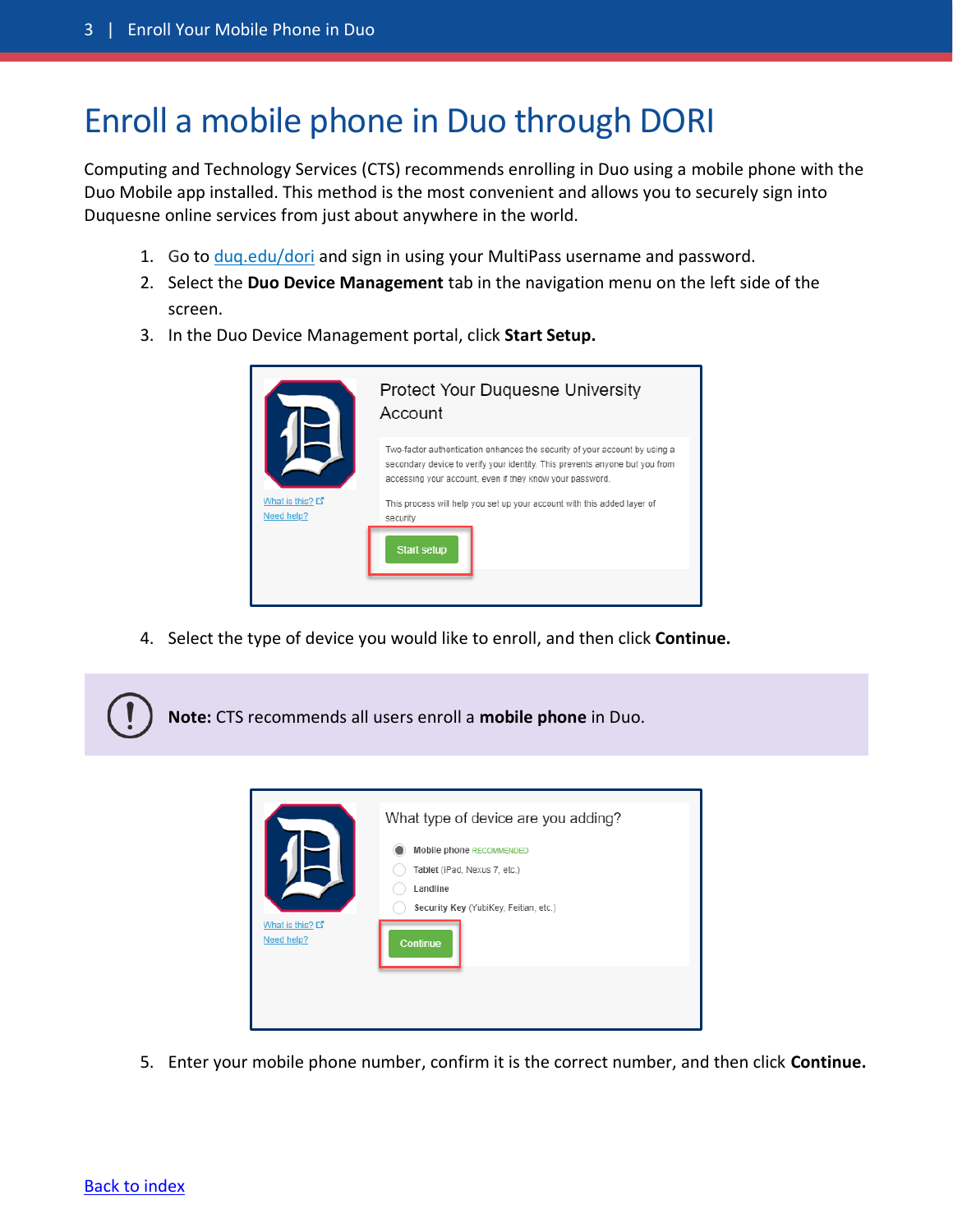| What is this? L'<br>Need help? | Enter your phone number<br><b>United States</b><br>v<br>$+1$<br>Example: (201) 234-5678<br>You entered<br>Is this the correct number?<br>Continue<br><b>Back</b> |
|--------------------------------|------------------------------------------------------------------------------------------------------------------------------------------------------------------|
|                                |                                                                                                                                                                  |

6. Select the type of mobile phone you are enrolling, and then click **Continue.**

|                  | What type of phone is<br>?<br>iPhone<br>Android<br><b>Windows Phone</b><br>Other (and cell phones) |
|------------------|----------------------------------------------------------------------------------------------------|
| What is this? L' | Continue                                                                                           |
| Need help?       | <b>Back</b>                                                                                        |

7. Confirm you have the **Duo Mobile app** installed on your mobile device.



8. Open the Duo Mobile app on your mobile phone and scan the QR code displayed in the **Activate Duo Mobile** window on your screen.